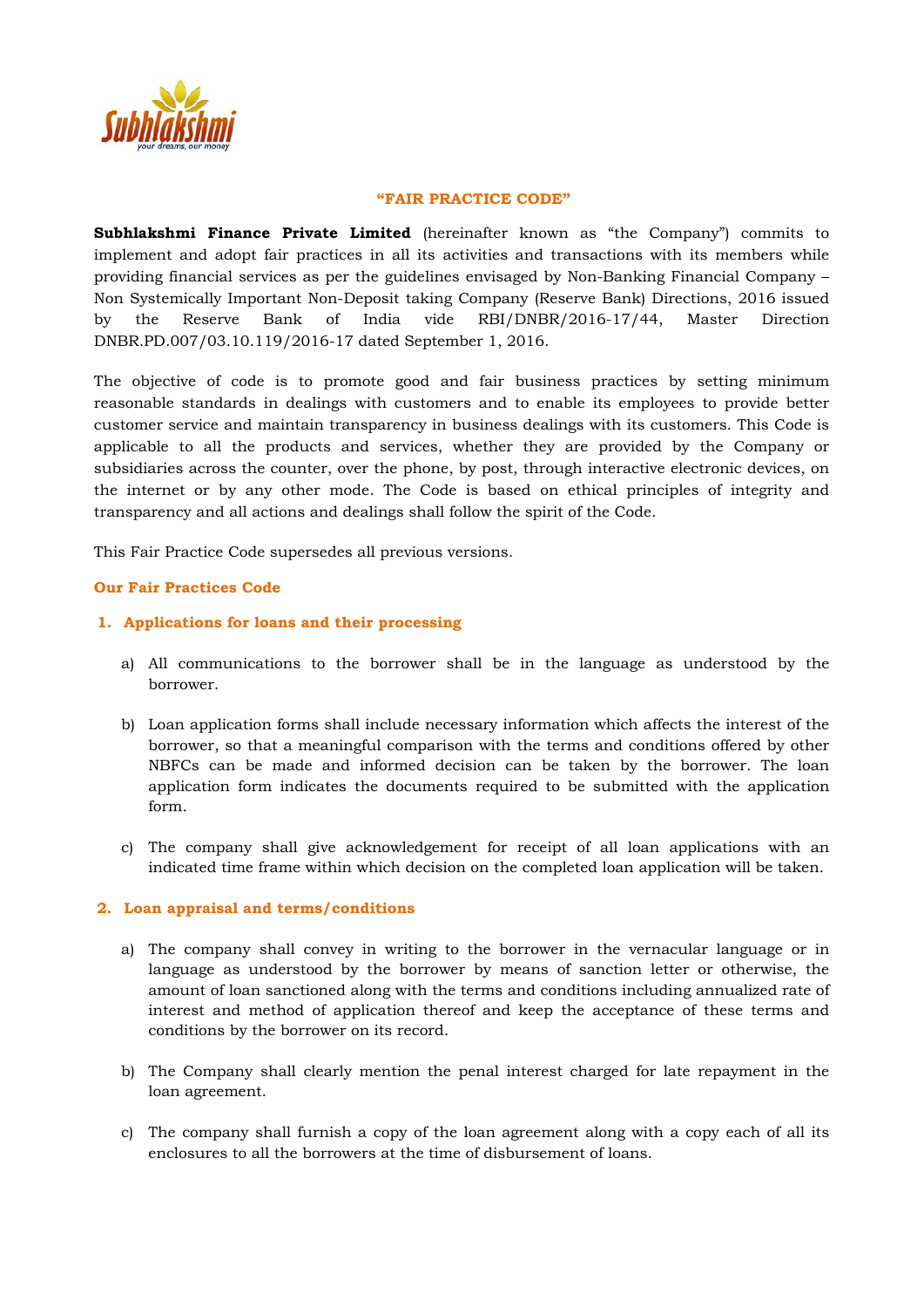

# **3. Disbursement of loans including changes in terms and conditions**

- a) The company shall give notice to the borrower in the vernacular language or in language as understood by the borrower of any change in the terms and conditions including disbursement schedule, interest rates, service charges, prepayment charges etc. Changes in interest rates and charges shall be effected only prospectively as mentioned in the loan agreement.
- b) Decision to recall / accelerate payment under the agreement shall be in consonance with the loan agreement.
- c) The company shall release all securities on repayment of all dues or on realisation of the outstanding amount of loan subject to any legitimate right or lien for any other claim the company may have against borrower. If such right of set off is to be exercised, the borrower shall be given notice about the same with full particulars about the remaining claims and the conditions under which the company is entitled to retain the securities till the relevant claim is settled/ paid.

# **4. Rate of Interest**

- a) The Company shall frame appropriate internal principles and procedures for determining the interest rates and processing and other charges, if any, and also to ensure that they are not excessive. The Company shall, at the time of disbursal, ensure that the interest rate and other charges, if any, on loan and advances are in strict adherence to above referred internal principles and procedures.
- b) The Company shall disclose in the application form and explicitly in the sanction letter the rate of interest and the approach for gradation of risk and rationale for charging different rate of interest to different categories of borrowers.
- c) The Company shall publish the rates of interest and the approach for gradation of risks in the relevant newspapers or in the website of the Company, and shall be updated whenever there is a change in the rate of interest.
- d) The rate of interest shall be annualized rates to make the borrower aware of the exact rates that would be charged to the account.

# **5. Collection of Dues**

- a) Whenever loans are given, the Company shall explain to the customer the repayment process by way of amount, tenure and periodicity of repayment.
- b) All the members of the staff or any authorize representative in collection and/or security repossession should follow the guidelines for collection.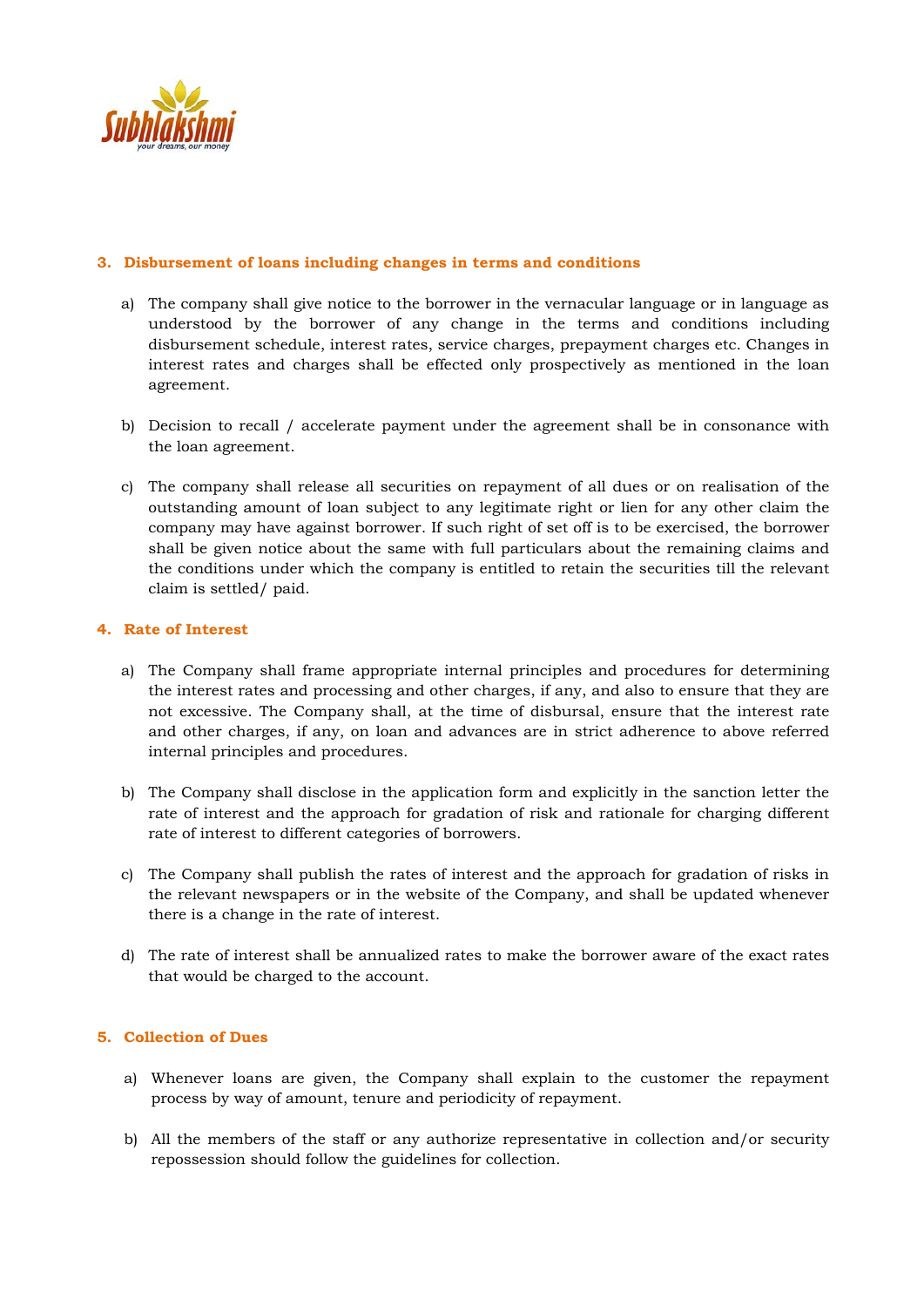

## **6. General**

- a) The Company shall refrain from interference in the affairs of the borrower except for the purposes provided in the terms and conditions of the loan agreement (unless new information, not earlier disclosed by the borrower, has come to the notice of the lender).
- b) In case of receipt of request from the borrower for transfer of borrowable account, the consent or otherwise i.e. objection of the Company, if any, shall be conveyed within 21 days from the date of receipt of request. Such transfer shall be as per transparent contractual terms in consonance with law.
- c) In the matter of recovery of loans, the company shall not resort to undue harassment viz. persistently bothering the borrowers at odd hours, use of muscle power for recovery of loans.
- d) The Company shall not charge foreclosure charges/pre-payment penalties on all floating rate term loans sanctioned to borrowers.

## **7. Responsibility of Board of Directors**

The Board of Directors of the company shall lay down the appropriate grievance redressal mechanism within the organization. Such a mechanism shall ensure that all disputes arising out of the decisions of lending institutions' functionaries are heard and disposed of at least at the next higher level. The Board of Directors of the Company shall also provide for periodical review of the compliance of the Fair Practices Code and the functioning of the grievances redressal mechanism at various levels of management. A consolidated report of such reviews shall be submitted to the Board at intervals of every quarter.

## **8. Grievance Redressal Officer**

a) The Company shall display the following information prominently, for the benefit of their customers, at their branches/ places where business is transacted - the name and contact details (Telephone / Mobile nos. as also email address) of the Grievance Redressal Officer who can be approached for resolution of complaints against the Company.

The Board of Directors of the Company has appointed Mr. Sanjeev Yadav and Mr. Bipin Bihari Sharma as Grievance Redressal Officer and their details as prescribed have been displayed on branch offices.

b) If the complaint/ dispute is not redressed within a period of one month, the customer may appeal to the Officer-in-Charge of the Department of Non-Banking Supervision, Reserve Bank of India, Central Vista, Sector-17, Chandigarh-160017; Phone: 0172- 2723502;mail- dnbschandigarh@rbi.org.in.